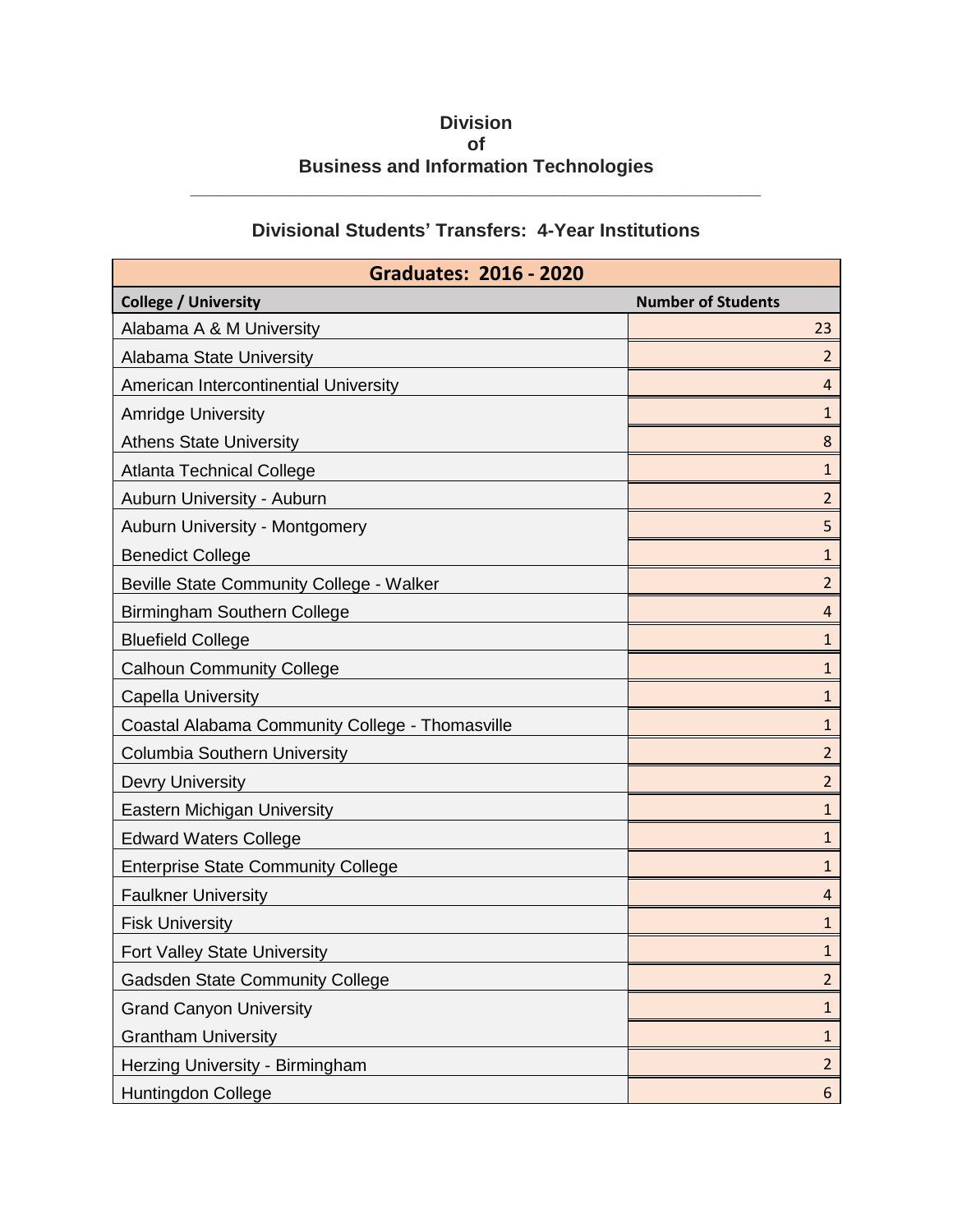| J. F. Drake State Technical College                     | 1              |
|---------------------------------------------------------|----------------|
| <b>Jackson State University</b>                         | 1              |
| Jacksonville State University                           | 9              |
| Jefferson State Community College                       | 5              |
| Kentucky Christian University                           | 1              |
| <b>Lawson State Community College</b><br>(Second Major) | 73             |
| <b>Liberty University</b>                               | 1              |
| Martin Methodist College                                | $\mathbf{1}$   |
| <b>Miles College</b>                                    | 14             |
| Mississippi State University                            | 1              |
| North Lake College-Dallas CC District                   | $\mathbf{1}$   |
| Northwest Vista College                                 | 1              |
| Pensacola State College                                 | $\mathbf{1}$   |
| <b>Pikes Peak Community College</b>                     | 1              |
| <b>Purdue University Global</b>                         | $\mathbf{1}$   |
| <b>Samford University</b>                               | $\mathbf{1}$   |
| Santa Barbara City College                              | 1              |
| <b>Shelton State Community College</b>                  | 2              |
| <b>Shorter University</b>                               | $\overline{2}$ |
| Southern Cresent Technical College                      | $\mathbf{1}$   |
| Southern New Hampshire - 09Week                         | 4              |
| Southern Union State Community College                  | $\mathbf{1}$   |
| <b>Stillman College</b>                                 | 1              |
| Strayer University - Washington                         | 10             |
| Talladega College                                       | 1              |
| <b>Tennessee State University</b>                       | 3              |
| University of Alabama                                   | 9              |
| University of Alabama - Birmingham                      | 121            |
| University of Alabama - Huntsville                      | 3              |
| <b>Trenholm State Community College</b>                 | $\mathbf{1}$   |
| <b>Troy University</b>                                  | 6              |
| <b>Tuskegee University</b>                              | 1              |
| University of Montevallo                                | $\overline{7}$ |
| University of North Alabama                             | 5              |
| University of Phoenix                                   | $\overline{a}$ |